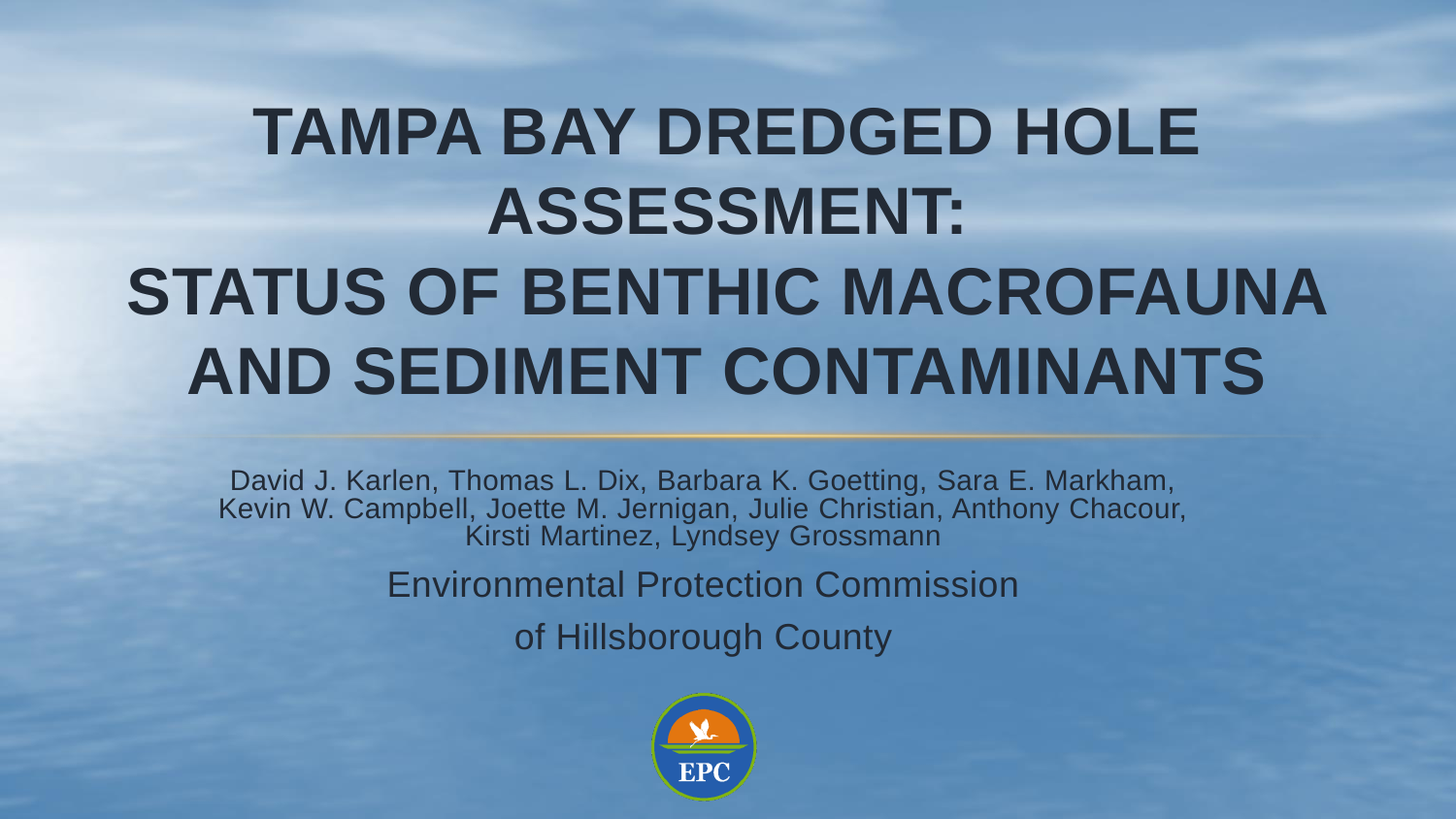#### **SAMPLING**

- Eleven Dredge Holes Sampled for Benthic Community Analysis and Sediment Quality
	- August 2016 (Fall)
	- March/April 2017 (Spring)
- Three samples inside dredge hole + one reference sample outside
- Parameters
	- Young grab samples
		- Benthic Community Analysis
		- % Silt+Clay Analysis
		- Sediment Contaminants (August 2016 only)
	- Hydrographic profiles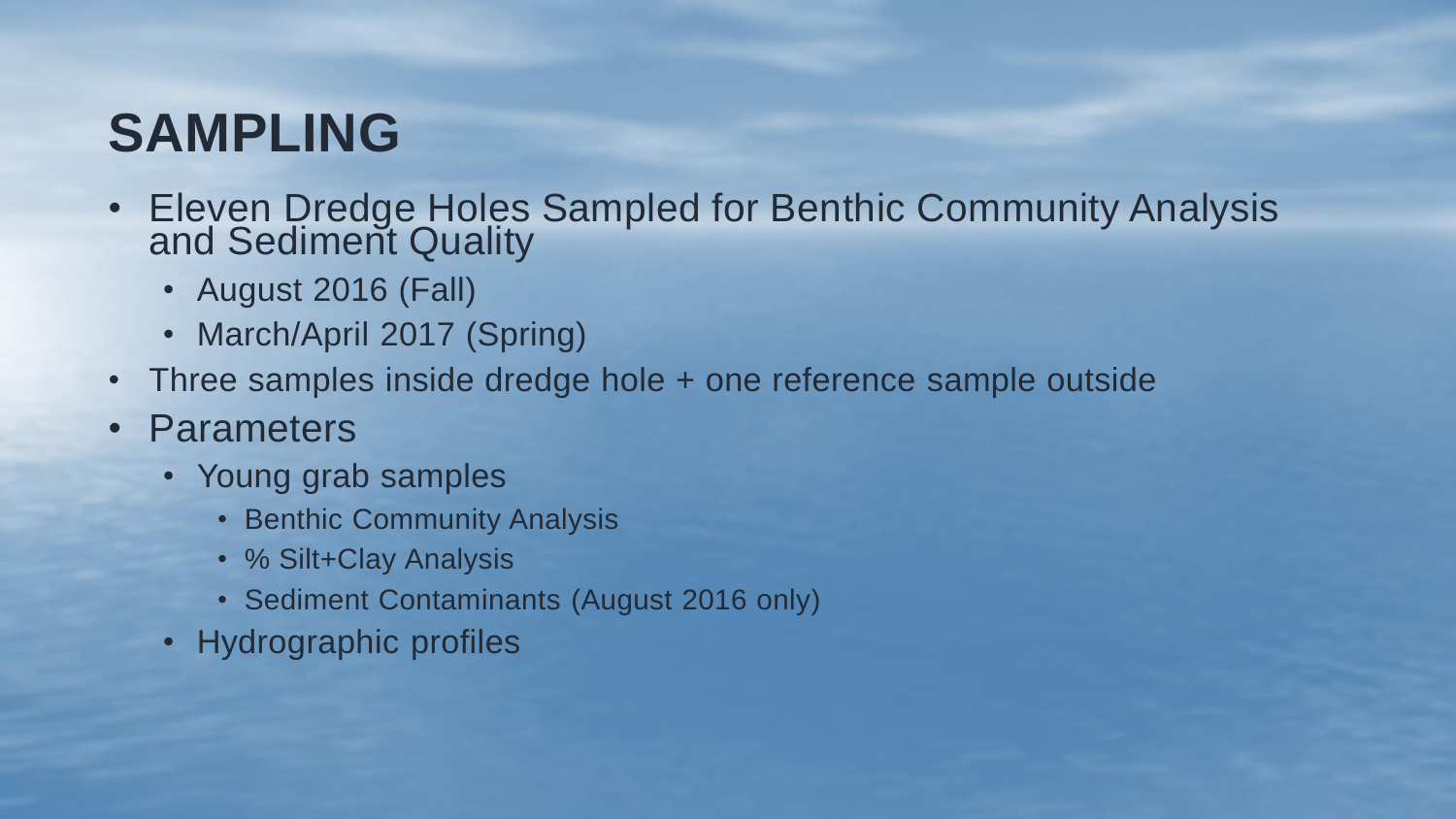# **BOTTOM DISSOLVED OXYGEN**

| <b>Dredge Hole</b>           | DO Fall (mg/l) | DO Spring (mg/l) |
|------------------------------|----------------|------------------|
| Georgetown                   | 5.57           | 6.43             |
| <b>Culbreath Bayou South</b> | 5.31           | 6.81             |
| <b>Culbreath Bayou North</b> | 4.81           | 4.76             |
| <b>Venetian Isles</b>        | 4.66           | 6.70             |
| <b>Skyway Causeway North</b> | 4.22           | 5.89             |
| <b>MacDill AFB Docks</b>     | 4.18           | 7.08             |
| <b>MacDill AFB Beach</b>     | 3.92           | 6.28             |
| <b>Skyway Causeway South</b> | 3.72           | 6.60             |
| <b>McKay Bay</b>             | 2.86           | 5.59             |
| <b>Ft. De Soto</b>           | 2.85           | 4.96             |
| <b>Bay Point</b>             | 1.97           | 4.76             |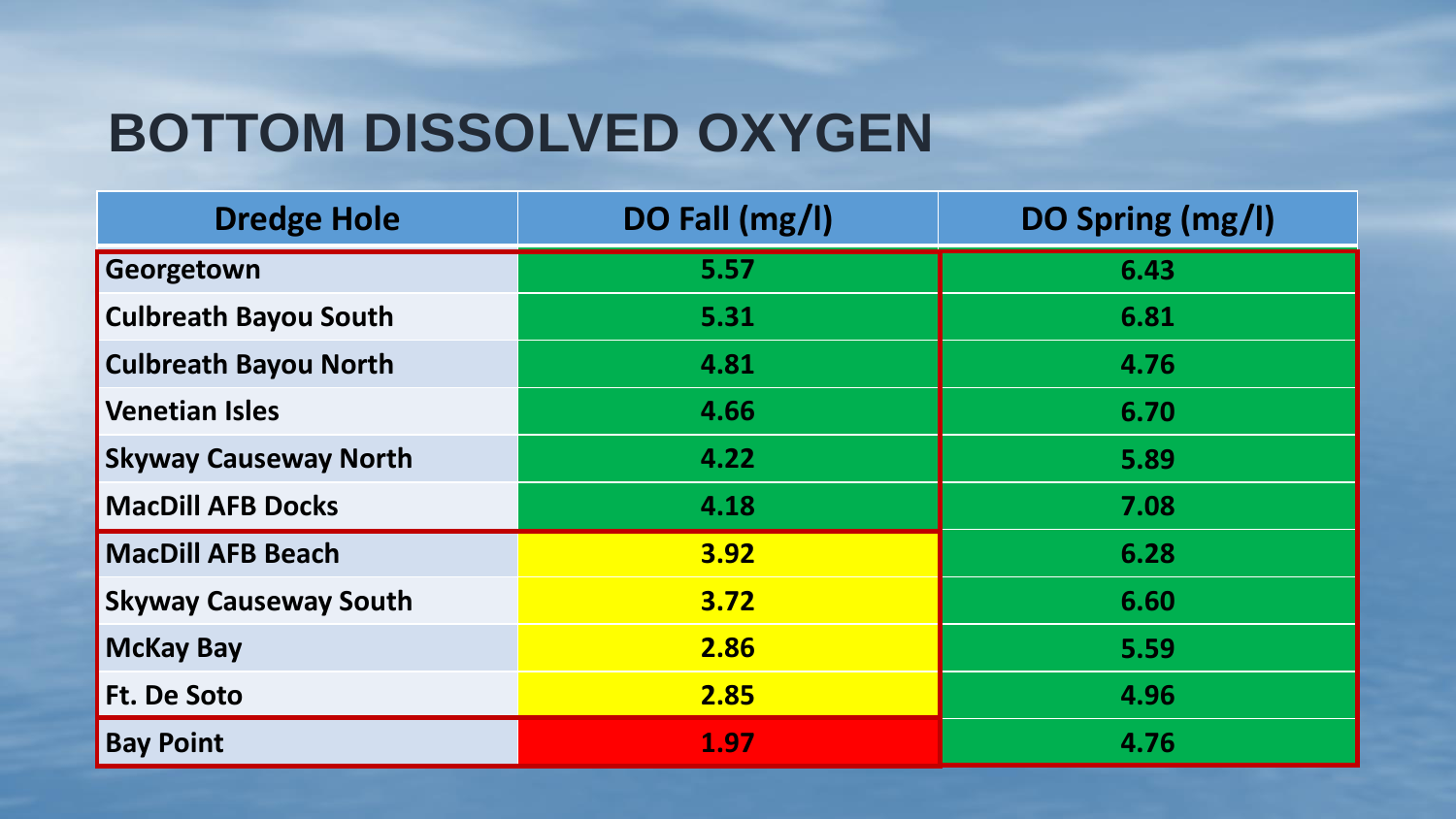#### **SEDIMENT QUALITY GUIDELINES**

- Suite of sediment contaminants: 8 Heavy Metals; 7 Pesticides; Total PCBs; 12 PAHs
- Threshold Effects Level (TEL) = Concentration below which expect minimal toxicity
- Probable Effects Level (PEL) = Concentration above which expect probable toxicity
- PEL Ratio = Measured concentration/PEL
- PEL Quotient  $(PEL_Q)$  = Mean of PEL Ratios
- PEL Quotient Targets (MacDonald et al. 2004)
	- <0.05 = Low potential for benthic community impairment
	- 0.05-0.34 = Moderate potential for benthic community impairment
	- $\cdot$  >0.34 = High potential for benthic community impairment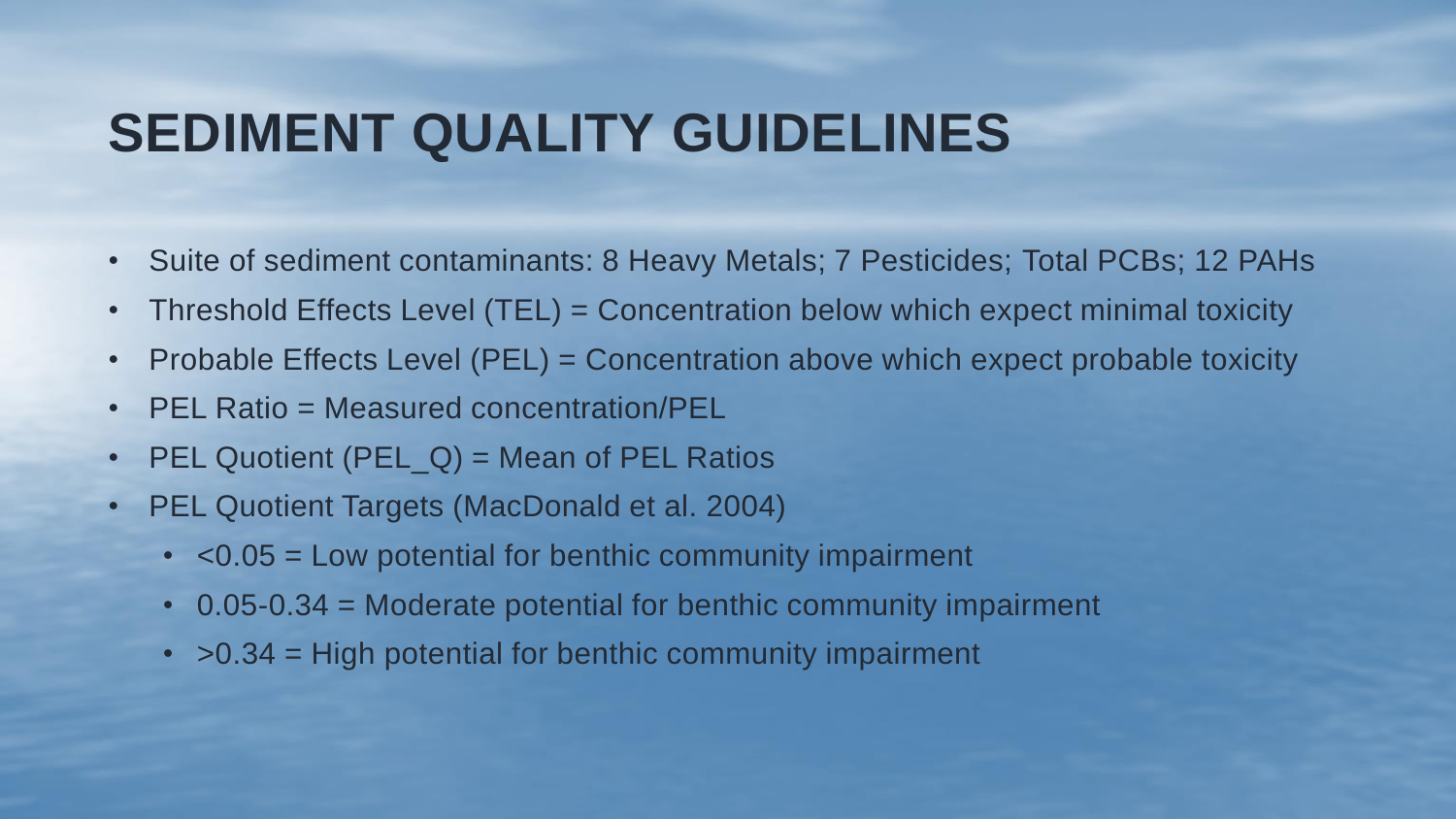# **SEDIMENT CONTAMINANTS**

| <b>Dredge Hole</b>           | <b>PEL Quotient</b> | <b>Rank</b>             |
|------------------------------|---------------------|-------------------------|
| <b>Skyway Causeway North</b> | 0.01                | 1                       |
| <b>Ft. De Soto</b>           | 0.01                | 1                       |
| Venetian Isles               | 0.02                | $\overline{2}$          |
| <b>Skyway Causeway South</b> | 0.02                | $\overline{2}$          |
| Georgetown                   | 0.04                | 3                       |
| <b>MacDill AFB Beach</b>     | 0.06                | $\overline{\mathbf{4}}$ |
| <b>Culbreath Bayou North</b> | 0.06                | $\overline{\mathbf{4}}$ |
| <b>Culbreath Bayou South</b> | 0.10                | 5                       |
| <b>Bay Point</b>             | 0.10                | 5                       |
| <b>McKay Bay</b>             | 0.16                | 6                       |
| <b>MacDill AFB Docks</b>     | 0.17                | 7                       |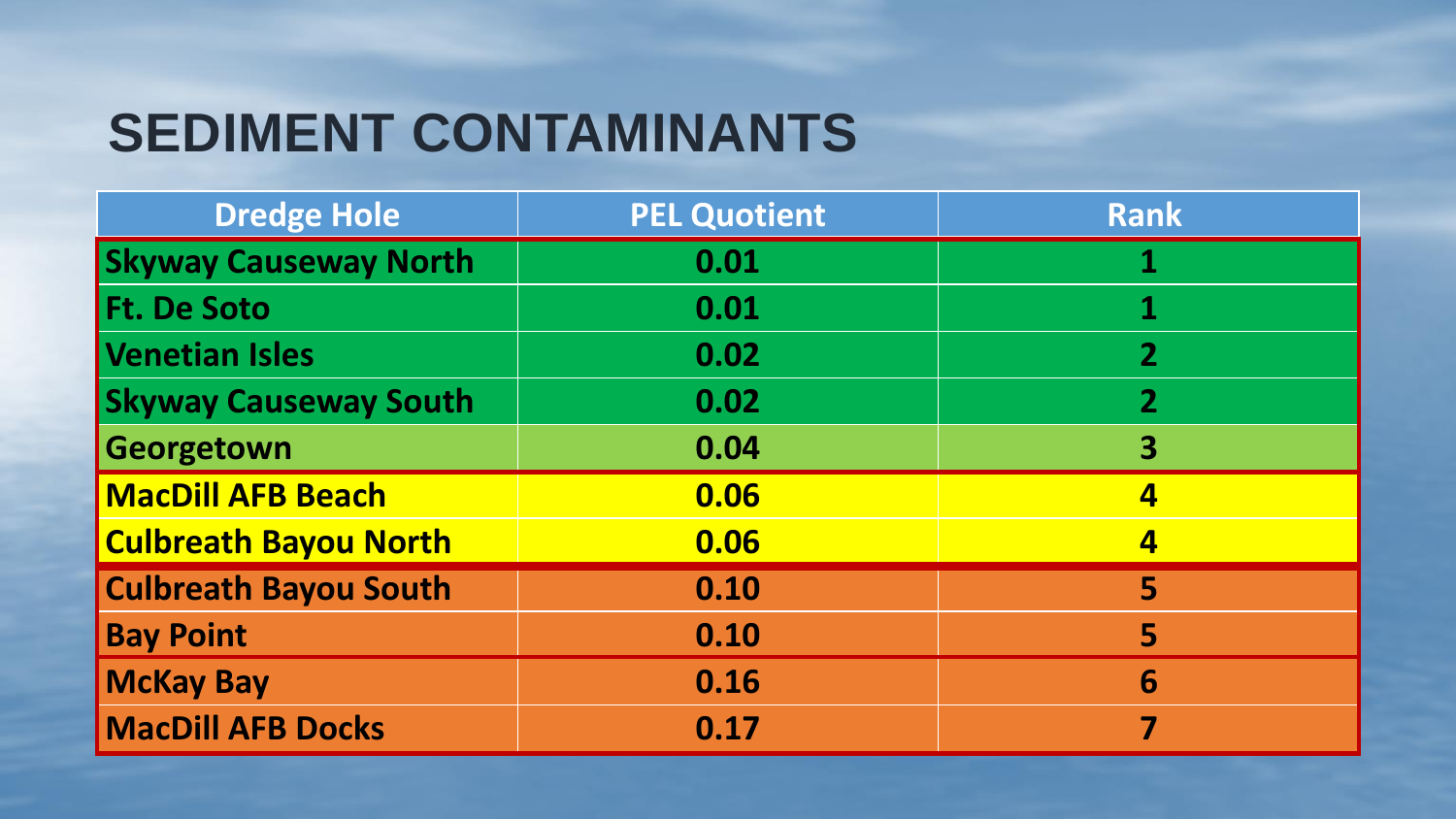# **SEDIMENT CONTAMINANTS**

| <b>Dredge Hole</b>           |                                                          |
|------------------------------|----------------------------------------------------------|
| <b>Skyway Causeway North</b> | <b>No Exceedances</b>                                    |
| <b>Ft. De Soto</b>           | <b>No Exceedances</b>                                    |
| <b>Venetian Isles</b>        | No Exceedances                                           |
| <b>Skyway Causeway South</b> | >TEL: PCBs (one sample)                                  |
| Georgetown                   | >TEL: Benzo(a) pyrene, Dibenzo(a,h)anthracene            |
| <b>MacDill AFB Beach</b>     | >PEL: Lindane; >TEL: DDT, PCBs, Dibenzo(a,h)anthracene   |
| <b>Culbreath Bayou North</b> | >TEL: most PAHs                                          |
| <b>Culbreath Bayou South</b> | >TEL: Cr, Cu, Ni, most PAHs                              |
| <b>Bay Point</b>             | >TEL: Cd, Cr, Cu, Pb, Ni, most PAHs                      |
| <b>McKay Bay</b>             | >PEL: P,p'-DDT; >TEL: Pb, DDD, DDE, Total DDTs, HMW-PAHs |
| <b>MacDill AFB Docks</b>     | >TEL: Cd, Cr, Cu, Pb, HMW-PAHs                           |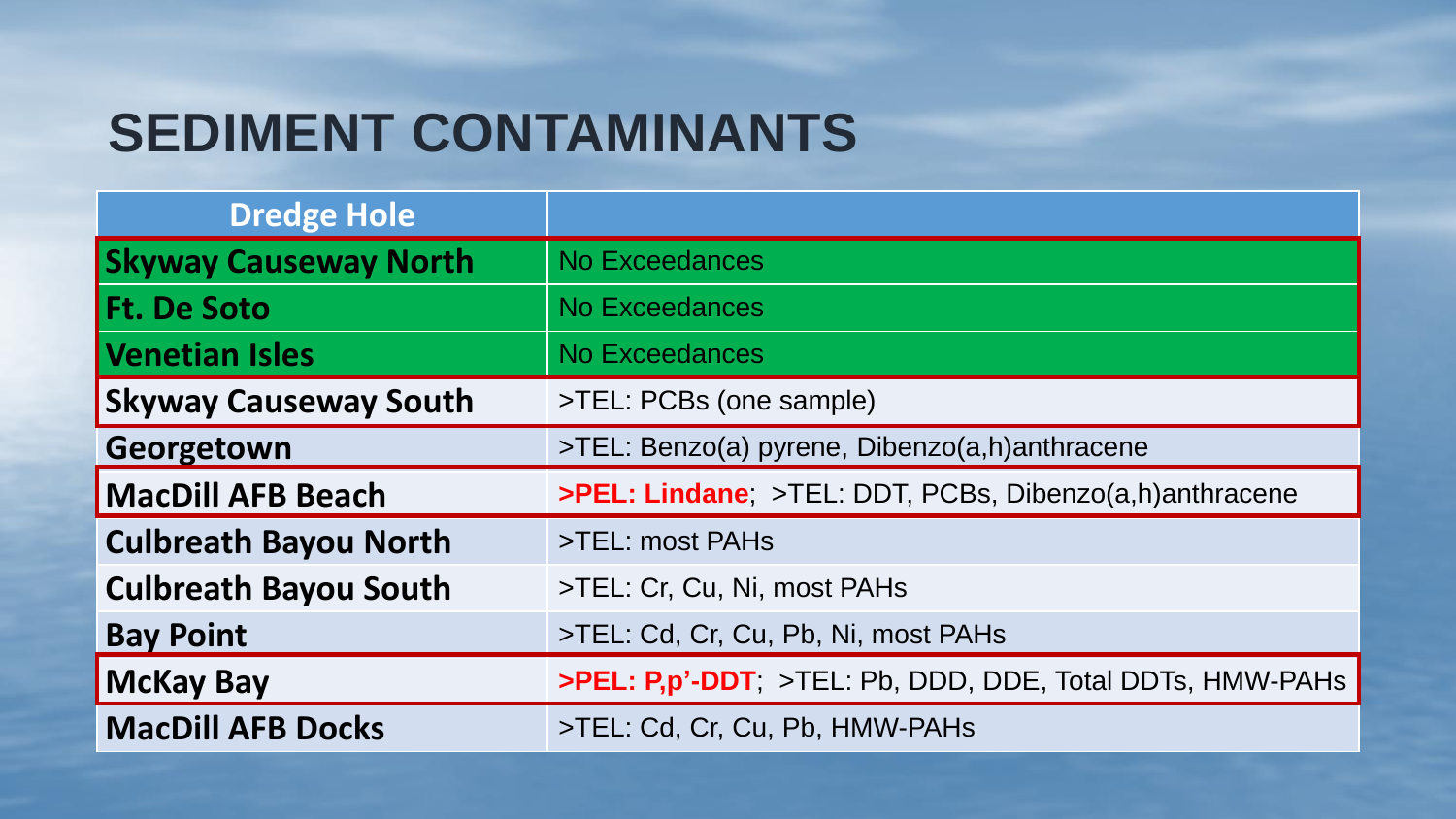# **FALL BENTHIC COMMUNITY**

| <b>Dredge Hole</b>           | <b>Total</b> | <b>Mean</b> | <b>Mean</b>             | Mean |
|------------------------------|--------------|-------------|-------------------------|------|
|                              | S            | S           | $N$ (#/m <sup>2</sup> ) | H)   |
| <b>Nenetian Isles</b>        | 161          | 84.33       | 51042                   | 2.65 |
| <b>Skyway South</b>          | 139          | 82.00       | 19959                   | 3.24 |
| <b>Skyway North</b>          | 100          | 58.33       | 15067                   | 2.68 |
| Georgetown                   | 82           | 41.33       | 8650                    | 2.50 |
| <b>Culbreath Bayou North</b> | 65           | 34.00       | 5958                    | 2.55 |
| <b>McKay Bay</b>             | 51           | 30.33       | 5275                    | 2.84 |
| <b>MacDill AFB Beach</b>     | 40           | 13.67       | 3217                    | 1.01 |
| <b>Ft. De Soto</b>           | 37           | 16.67       | 1633                    | 1.81 |
| <b>Bay Point</b>             | 30           | 10.33       | 2308                    | 1.31 |
| <b>MacDill AFB Docks</b>     | 30           | 12.67       | 792                     | 2.09 |
| <b>Culbreath Bayou South</b> | 9            | 4           | 383                     | 0.76 |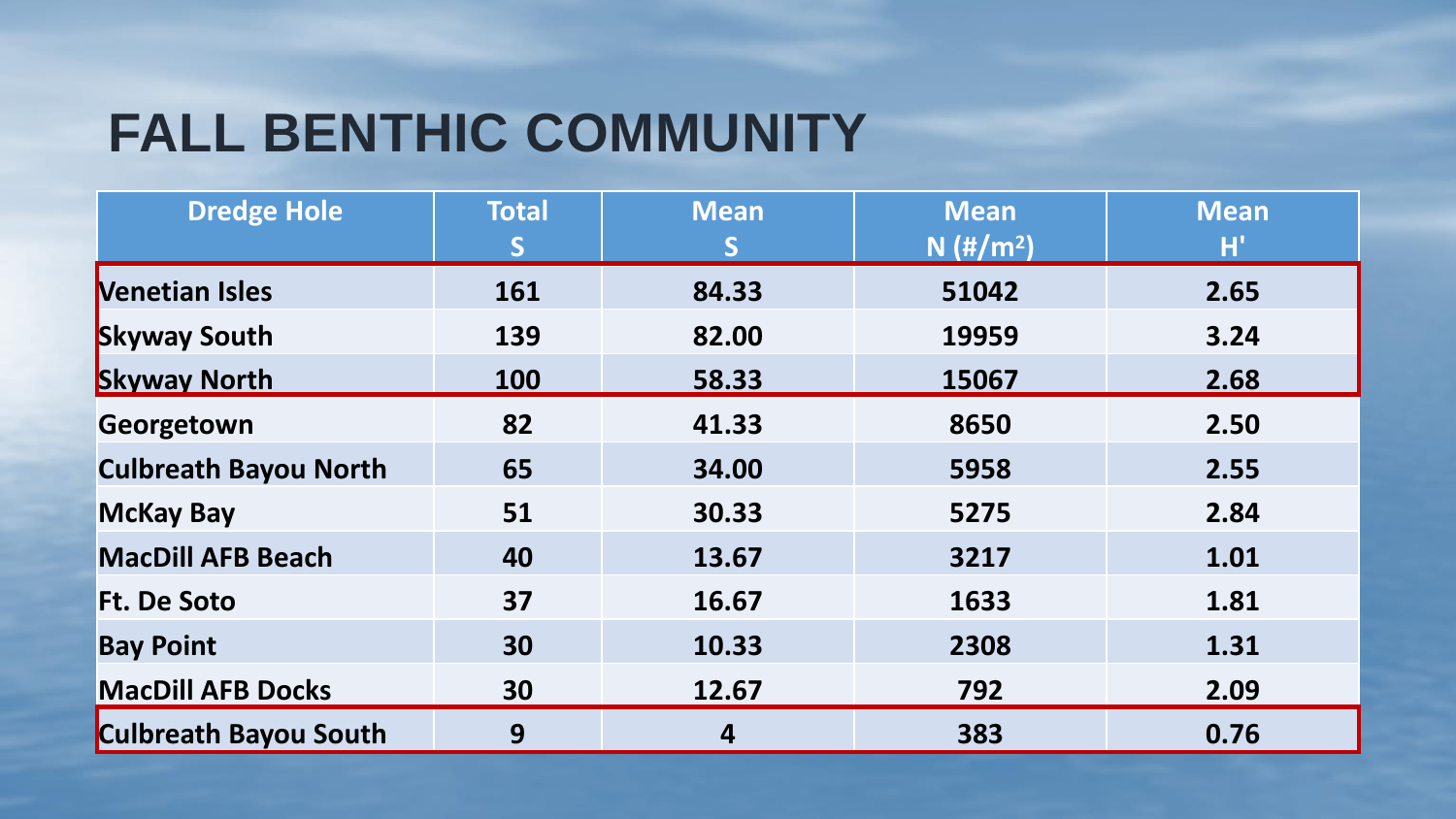# **FALL BENTHIC COMMUNITY**

| <b>Dredge Hole</b>           |                                        |                                      |  |
|------------------------------|----------------------------------------|--------------------------------------|--|
| <b>Venetian Isles</b>        | <b>Mesokalliapseudes</b><br>macsweenyi | Ampelisca abdita                     |  |
| <b>Skyway Causeway South</b> | Caecum pulchellum                      | Caecum cf.<br>bipartitum             |  |
| <b>Skyway Causeway North</b> | Ampelisca abdita                       | <b>Phascolion caupo</b>              |  |
| Georgetown                   | <b>Kirkegaardia sp</b>                 | Ampelisca holmesi                    |  |
| <b>Culbreath Bayou North</b> | <b>Kirkegaardia sp</b>                 | <b>Spiochaetopterous</b><br>costarum |  |
| <b>McKay Bay</b>             | <b>Macoma cf.phenax</b>                | Mysella planulata                    |  |
| <b>MacDill AFB Beach</b>     | <b>Prionospio</b><br>heterobranchia    | Laeonereis culveri                   |  |
| <b>Ft. De Soto</b>           | Paraprionospio<br>pinnata              | <b>Tubificids</b>                    |  |
| <b>Bay Point</b>             | Kirkegaardia sp                        | Tubificoides wasselli                |  |
| <b>MacDill AFB Docks</b>     | <b>Bittiolum varium</b>                | Astyris lunata                       |  |
| <b>Culbreath Bayou South</b> | <b>Spiochaetopterous</b><br>costarum   |                                      |  |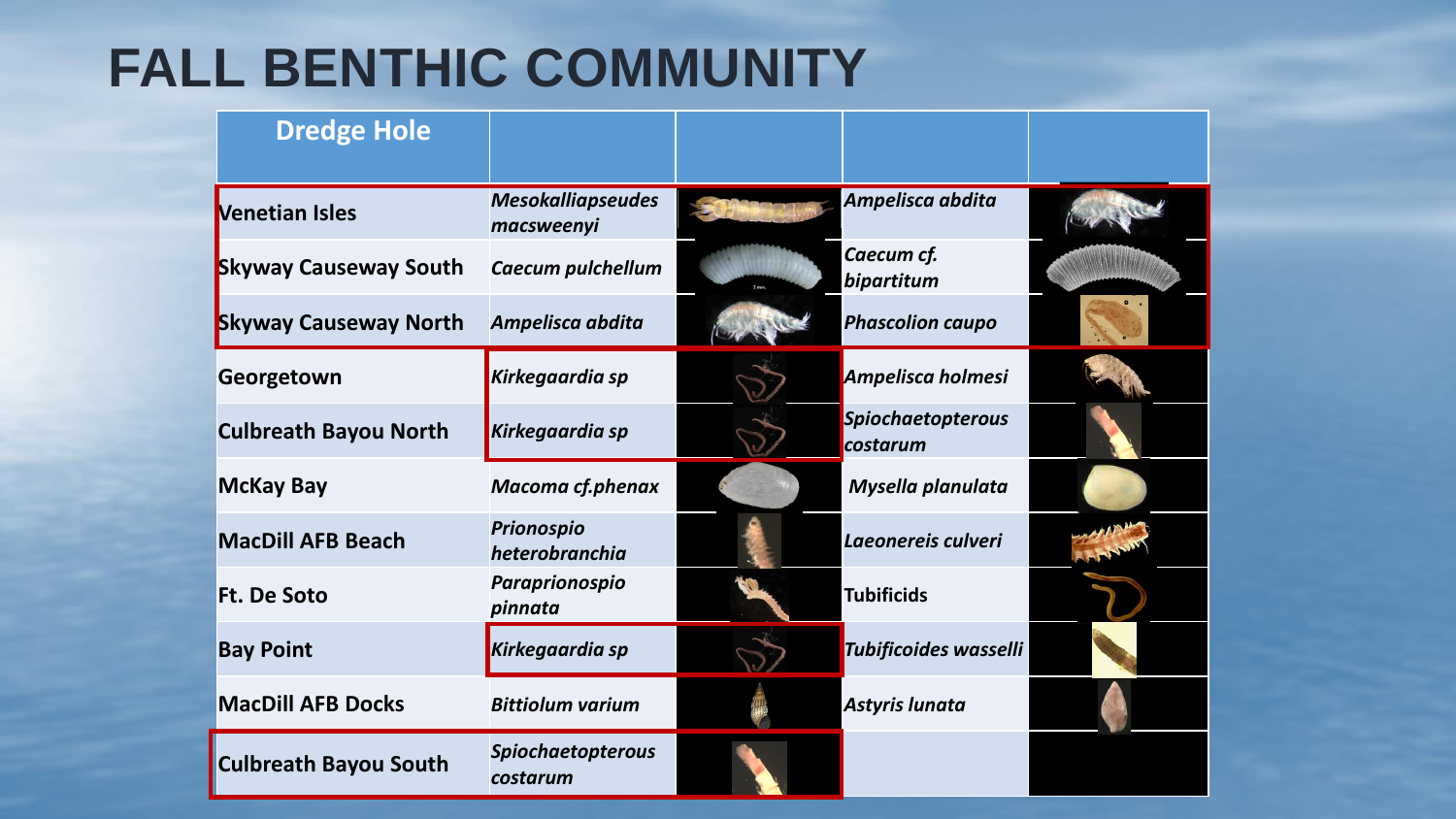# **SPRING BENTHIC COMMUNITY**

|                              |              |             | <b>Mean</b>             |             |
|------------------------------|--------------|-------------|-------------------------|-------------|
| <b>Dredge Hole</b>           | <b>Total</b> | <b>Mean</b> | $N$ (#/m <sup>2</sup> ) | <b>Mean</b> |
|                              | S            | S           |                         | H'          |
| <b>Skyway South</b>          | 193          | 108.67      | 28493                   | 3.66        |
| <b>Culbreath Bayou North</b> | 116          | 60.00       | 21984                   | 2.84        |
| <b>Nenetian Isles</b>        | 115          | 67.67       | 18809                   | 3.09        |
| <b>Skyway North</b>          | 113          | 66.67       | 16967                   | 3.14        |
| <b>Ft. De Soto</b>           | 96           | 45.67       | 4951                    | 3.09        |
| Georgetown                   | 86           | 45.33       | 11433                   | 2.93        |
| <b>McKay Bay</b>             | 71           | 42.67       | 82125                   | 1.61        |
| <b>MacDill AFB Docks</b>     | 58           | 28.67       | 5093                    | 2.35        |
| <b>MacDill AFB Beach</b>     | 46           | 24.33       | 5858                    | 1.90        |
| <b>Culbreath Bayou South</b> | 27           | 12          | 1150                    | 1.70        |
| <b>Bay Point</b>             | 22           | 9           | 917                     | 1.17        |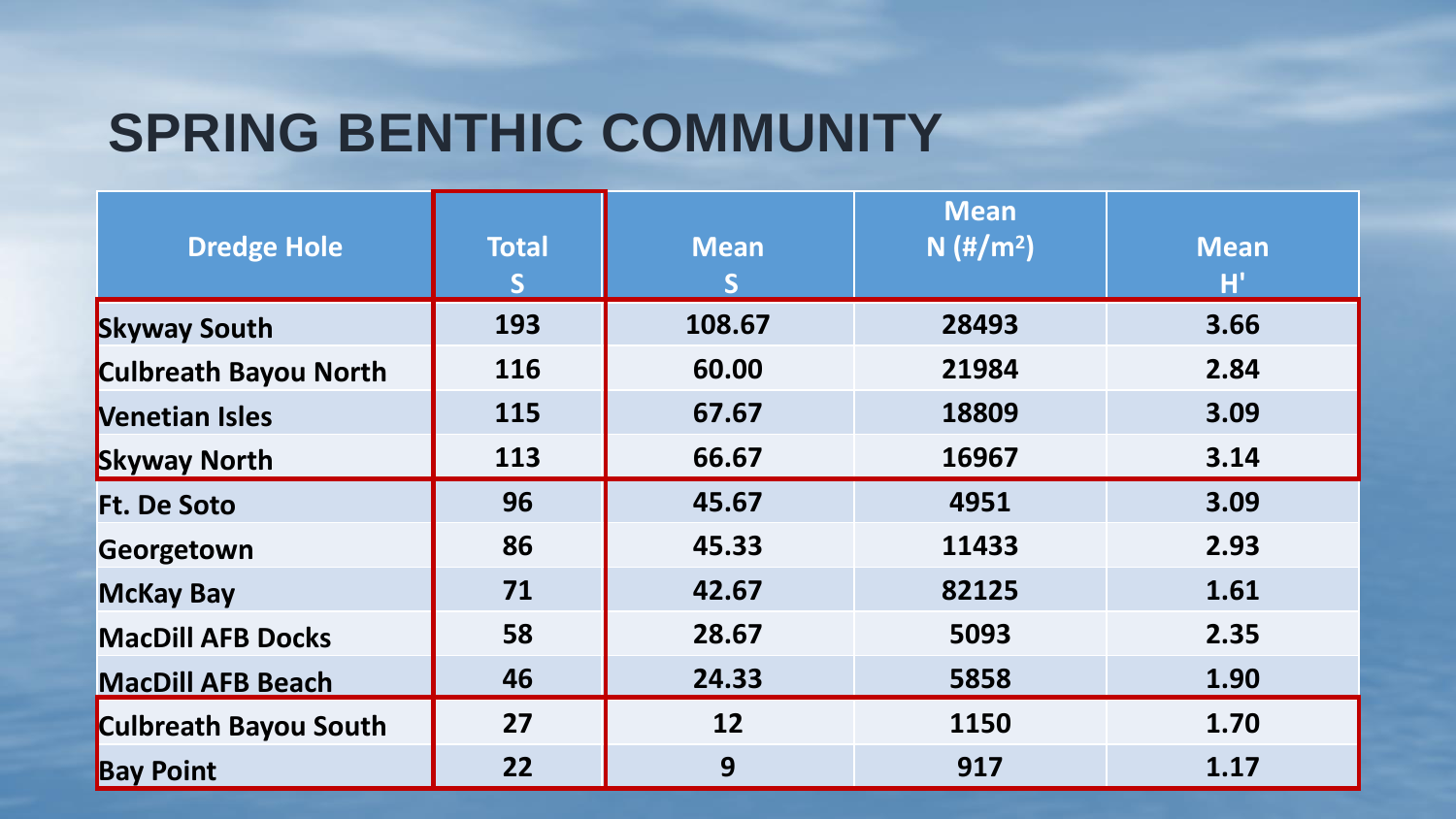# **SPRING BENTHIC COMMUNITY**

| <b>Dredge Hole</b>              |                                      |                                |  |
|---------------------------------|--------------------------------------|--------------------------------|--|
| <b>Skyway South</b>             | <b>Rudilemboides</b><br>naglei       | Clymenella mucosa              |  |
| Culbreath Bayou<br><b>North</b> | <b>Fabriciidae</b>                   | Kirkegaardia sp.               |  |
| <b>Nenetian Isles</b>           | <b>Rudilemboides</b><br>naglei       | Ampelisca abdita               |  |
| <b>Skyway North</b>             | Ampelisca holmesi                    | Ampelisca abdita               |  |
| <b>Ft. De Soto</b>              | <b>Tellininae</b>                    | Deutella incerta               |  |
| Georgetown                      | <b>Tubificids</b>                    | Mysella planulata              |  |
| <b>McKay Bay</b>                | Ampelisca abdita                     |                                |  |
| <b>MacDill AFB Docks</b>        | Streblospio spp.                     | <b>Tubificoides</b><br>brownae |  |
| <b>MacDill AFB Beach</b>        | Ampelisca abdita                     | <b>Aysella planulata</b>       |  |
| <b>Culbreath Bayou</b><br>South | <b>Spiochaetopterous</b><br>costarum | Ampelisca abdita               |  |
| <b>Bay Point</b>                | Ampelisca abdita                     | <b>Cyclaspis varians</b>       |  |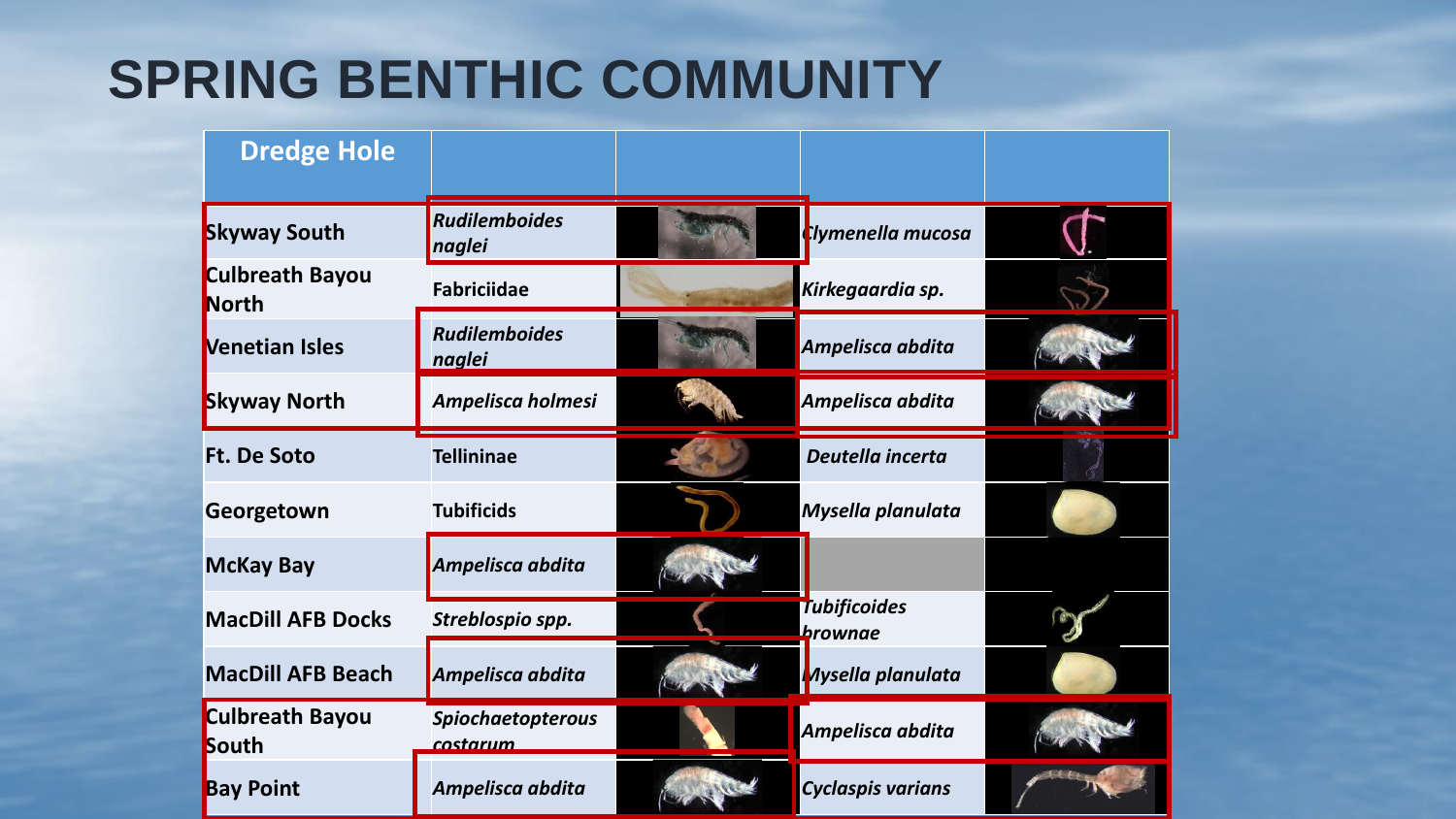# **TAMPA BAY BENTHIC INDEX**

| <b>Dredge Hole</b>           | <b>TBBI Fall</b> | <b>TBBI Spring</b> |
|------------------------------|------------------|--------------------|
| <b>Skyway Causeway South</b> | 94.76            | 94.96              |
| Venetian Isles               | 91.88            | 89.41              |
| <b>Skyway Causeway North</b> | 87.46            | 89.08              |
| <b>McKay Bay</b>             | 86.03            | 89.48              |
| Georgetown                   | 85.79            | 84.36              |
| <b>Culbreath Bayou North</b> | 85.45            | 85.46              |
| <b>MacDill AFB Docks</b>     | 80.11            | 67.38              |
| <b>Bay Point</b>             | 69.25            | 52.65              |
| <b>Culbreath Bayou South</b> | 58.41            | 77.98              |
| <b>MacDill AFB Beach</b>     | 49.12            | 84.88              |
| <b>Ft. De Soto</b>           | 47.23            | 68.31              |